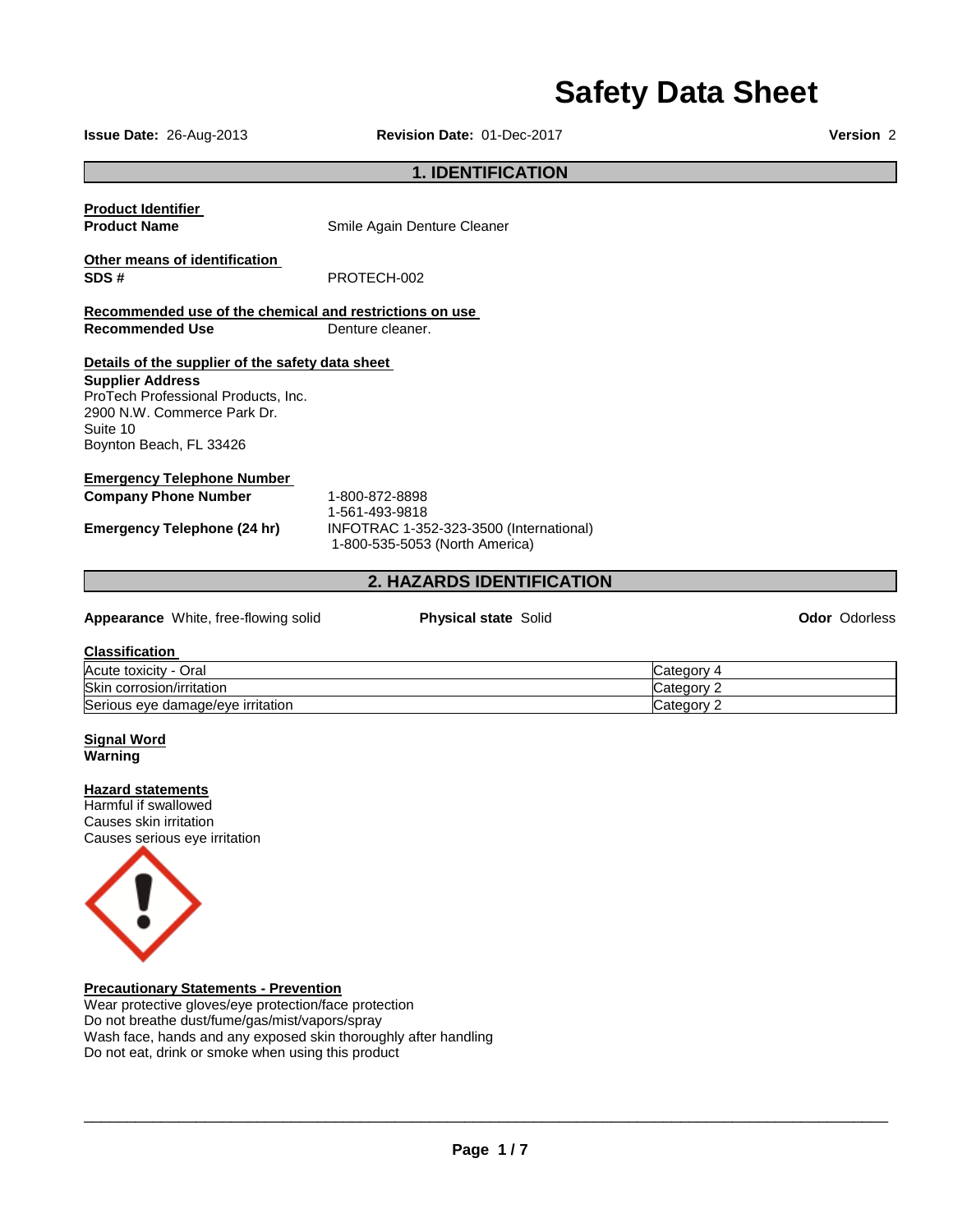#### **Precautionary Statements - Response**

IF IN EYES: Rinse cautiously with water for several minutes. Remove contact lenses, if present and easy to do. Continue rinsing If eye irritation persists: Get medical advice/attention IF ON SKIN: Wash with plenty of water and soap Take off contaminated clothing and wash before reuse If skin irritation occurs: Get medical advice/attention IF SWALLOWED: Call a POISON CENTER or doctor/physician if you feel unwell Rinse mouth

\_\_\_\_\_\_\_\_\_\_\_\_\_\_\_\_\_\_\_\_\_\_\_\_\_\_\_\_\_\_\_\_\_\_\_\_\_\_\_\_\_\_\_\_\_\_\_\_\_\_\_\_\_\_\_\_\_\_\_\_\_\_\_\_\_\_\_\_\_\_\_\_\_\_\_\_\_\_\_\_\_\_\_\_\_\_\_\_\_\_\_\_\_

#### **Precautionary Statements - Disposal**

Dispose of contents/container to an approved waste disposal plant

#### **Other hazards**

Harmful to aquatic life with long lasting effects

#### **3. COMPOSITION/INFORMATION ON INGREDIENTS**

| <b>Phamis</b><br>Name<br>-91 | . .<br>`No.<br>CAS | Weight-%                               |
|------------------------------|--------------------|----------------------------------------|
| ⊺rade<br>Secret              | .<br>rietarv<br>U  | $\overline{\phantom{a}}$<br>60-<br>. . |

\*\*If Chemical Name/CAS No is "proprietary" and/or Weight-% is listed as a range, the specific chemical identity and/or percentage of composition has been withheld as a trade secret.\*\*

#### **4. FIRST AID MEASURES**

#### **First Aid Measures**

| <b>General Advice</b> | Provide this SDS to medical personnel for treatment.                                                                                                                                                 |
|-----------------------|------------------------------------------------------------------------------------------------------------------------------------------------------------------------------------------------------|
| <b>Eve Contact</b>    | Rinse cautiously with water for several minutes. Remove contact lenses, if present and<br>easy to do. Continue rinsing. If eye irritation persists: Get medical advice/attention.                    |
| <b>Skin Contact</b>   | Wash with soap and water. Take off contaminated clothing. Wash contaminated clothing<br>before reuse. If skin irritation persists, call a physician.                                                 |
| <b>Inhalation</b>     | Remove to fresh air. If not breathing, give artificial respiration. Get medical attention<br>immediately.                                                                                            |
| Ingestion             | Rinse mouth. Do NOT induce vomiting. Give water to conscious/alert person. Never give<br>anything by mouth to an unconscious person. Call a poison center or doctor/physician if you<br>feel unwell. |

#### **Most important symptoms and effects**

**Symptoms Inhalation of dust may cause mechanical irritation to the respiratory tract. Eye contact may cause mechanical irritation to the respiratory tract. Eye contact may** result in redness, pain, blurred vision, burning sensation. Prolonged contact may even cause severe skin irritation or mild burn. Nausea. Vomiting.

#### **Indication of any immediate medical attention and special treatment needed**

**Notes to Physician**  Treat symptomatically.

#### **5. FIRE-FIGHTING MEASURES**

#### **Suitable Extinguishing Media**

Use extinguishing measures that are appropriate to local circumstances and the surrounding environment.

**Unsuitable Extinguishing Media** Not determined.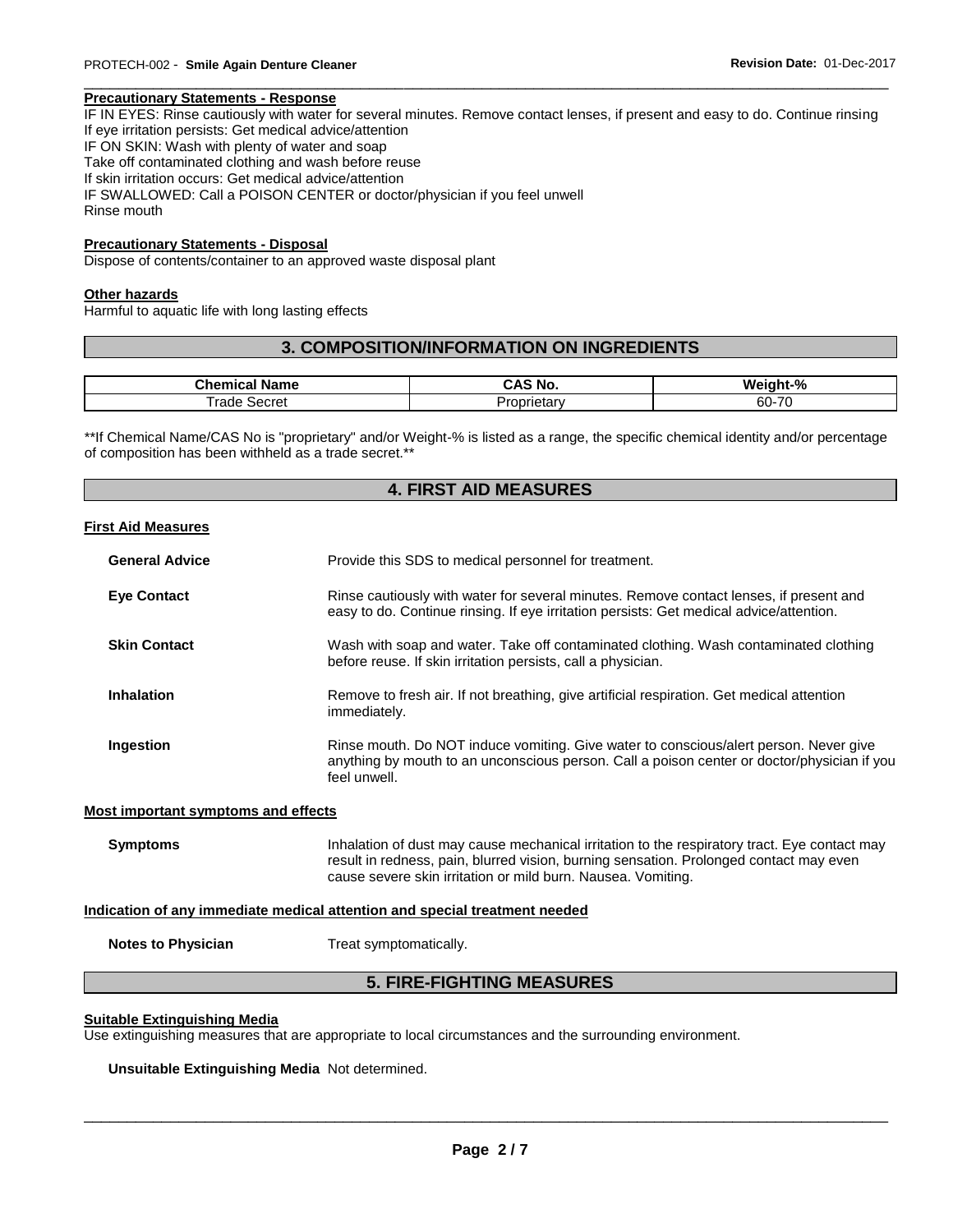#### **Specific Hazards Arising from the Chemical**

No information available.

#### **Protective equipment and precautions for firefighters**

As in any fire, wear self-contained breathing apparatus pressure-demand, MSHA/NIOSH (approved or equivalent) and full protective gear.

#### **6. ACCIDENTAL RELEASE MEASURES**

\_\_\_\_\_\_\_\_\_\_\_\_\_\_\_\_\_\_\_\_\_\_\_\_\_\_\_\_\_\_\_\_\_\_\_\_\_\_\_\_\_\_\_\_\_\_\_\_\_\_\_\_\_\_\_\_\_\_\_\_\_\_\_\_\_\_\_\_\_\_\_\_\_\_\_\_\_\_\_\_\_\_\_\_\_\_\_\_\_\_\_\_\_

#### **Personal precautions, protective equipment and emergency procedures**

| <b>Personal Precautions</b>                          | Wear protective equipment including rubber boots, rubber gloves, rubber apron, and<br>chemical goggles.                                                                                                                                             |  |
|------------------------------------------------------|-----------------------------------------------------------------------------------------------------------------------------------------------------------------------------------------------------------------------------------------------------|--|
| <b>Environmental precautions</b>                     |                                                                                                                                                                                                                                                     |  |
| <b>Environmental precautions</b>                     | Prevent material from entering surface waters, drains or sewers and open soil.                                                                                                                                                                      |  |
| Methods and material for containment and cleaning up |                                                                                                                                                                                                                                                     |  |
| <b>Methods for Containment</b>                       | Prevent further leakage or spillage if safe to do so.                                                                                                                                                                                               |  |
| <b>Methods for Clean-Up</b>                          | Sweep up and shovel into suitable containers for disposal. Clean up in accordance with all<br>applicable regulations. Discard any product, residue, disposable container or liner in full<br>compliance with federal, state, and local regulations. |  |

#### **7. HANDLING AND STORAGE**

#### **Precautions for safe handling**

| <b>Advice on Safe Handling</b>                               | Wash thoroughly after handling. Do not eat, drink or smoke when using this product. Do not<br>breathe dust/fume/gas/mist/vapors/spray. Use personal protection recommended in Section<br>8. Avoid contact with skin, eyes or clothing. |
|--------------------------------------------------------------|----------------------------------------------------------------------------------------------------------------------------------------------------------------------------------------------------------------------------------------|
| Conditions for safe storage, including any incompatibilities |                                                                                                                                                                                                                                        |
| <b>Storage Conditions</b>                                    | Keep containers tightly closed in a dry, cool and well-ventilated place.                                                                                                                                                               |
| <b>Incompatible Materials</b>                                | Compounds containing halides or active halogens can release the respective halogen if<br>moisture is present; Mixture with cyanides can release poisonous hydrogen gas; Mixture                                                        |

## with heavy metal salts can release flammable oxygen gas. **8. EXPOSURE CONTROLS/PERSONAL PROTECTION**

**Exposure Guidelines** No exposure limits noted for ingredient(s).

#### **Appropriate engineering controls**

**Engineering Controls** Ventilation systems. Eyewash stations. Showers.

#### **Individual protection measures, such as personal protective equipment**

- **Eye/Face Protection** Chemical goggles or equivalent eye protection.
- **Skin and Body Protection** Leather gloves. Normal work clothing (long sleeved shirts and long pants) is recommended.
- **Respiratory Protection** NIOSH-approved dust respirator or mask in the absence of adequate environmental controls at the point of use.

**General Hygiene Considerations** Handle in accordance with good industrial hygiene and safety practice.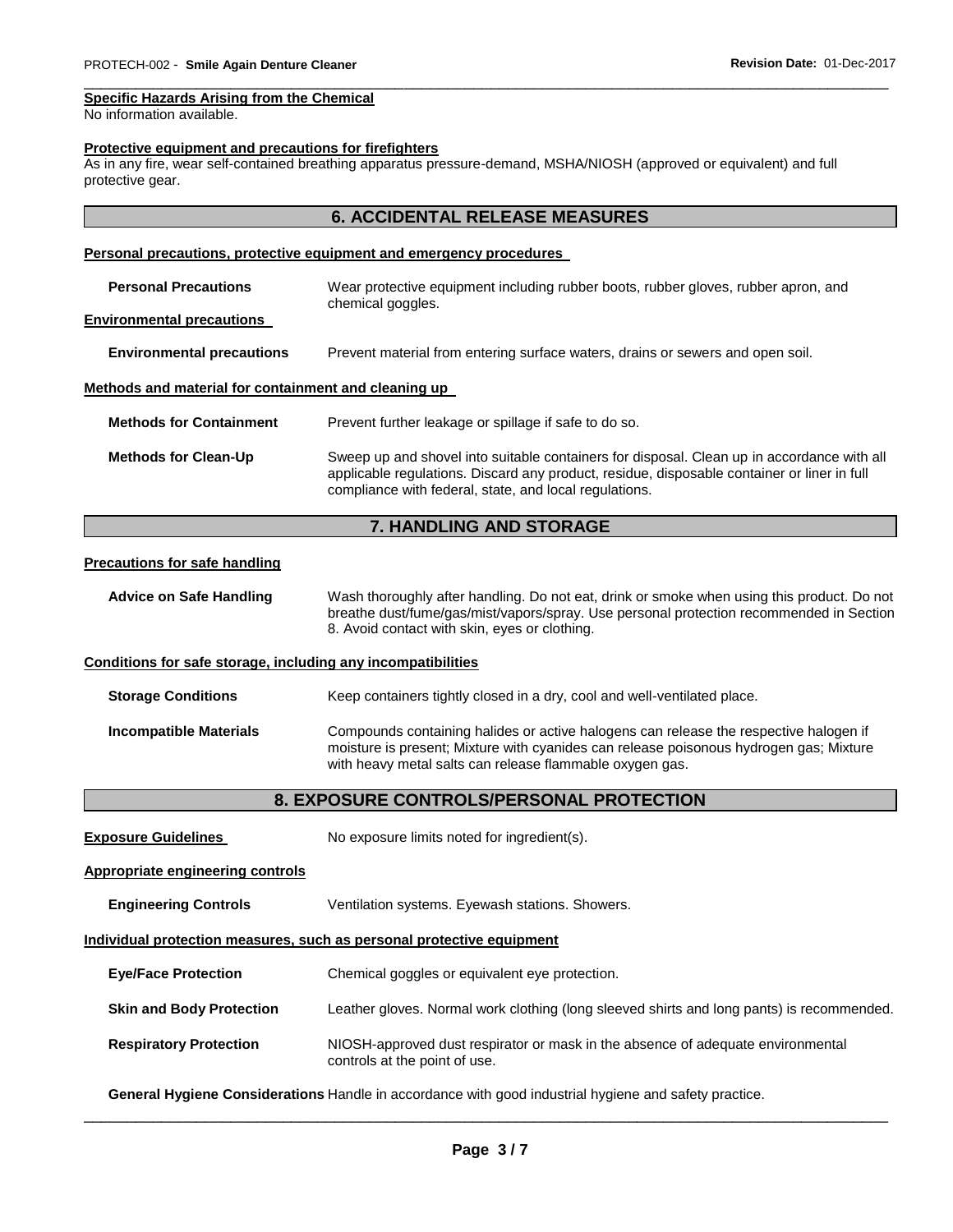### **9. PHYSICAL AND CHEMICAL PROPERTIES**

\_\_\_\_\_\_\_\_\_\_\_\_\_\_\_\_\_\_\_\_\_\_\_\_\_\_\_\_\_\_\_\_\_\_\_\_\_\_\_\_\_\_\_\_\_\_\_\_\_\_\_\_\_\_\_\_\_\_\_\_\_\_\_\_\_\_\_\_\_\_\_\_\_\_\_\_\_\_\_\_\_\_\_\_\_\_\_\_\_\_\_\_\_

#### **Information on basic physical and chemical properties**

| <b>Physical state</b><br>Appearance<br>Color                                                       | Solid<br>White, free-flowing solid<br>White              | Odor<br><b>Odor Threshold</b> | Odorless<br>Not determined |
|----------------------------------------------------------------------------------------------------|----------------------------------------------------------|-------------------------------|----------------------------|
| <b>Property</b><br>рH<br><b>Melting Point/Freezing Point</b><br><b>Boiling Point/Boiling Range</b> | Values<br>Not determined<br>Not determined<br>Decomposes | Remarks • Method              |                            |
| <b>Flash Point</b>                                                                                 | None                                                     | Tag Closed Cup                |                            |
| <b>Evaporation Rate</b>                                                                            | $+1$                                                     | (butyl acetate $= 1$ )        |                            |
| <b>Flammability (Solid, Gas)</b><br><b>Flammability Limits in Air</b>                              | Not determined                                           |                               |                            |
| <b>Upper Flammability Limits</b>                                                                   | Not applicable                                           |                               |                            |
| <b>Lower Flammability Limit</b>                                                                    | Not applicable                                           |                               |                            |
| <b>Vapor Pressure</b>                                                                              | Nil                                                      |                               |                            |
| <b>Vapor Density</b>                                                                               | Not applicable                                           |                               |                            |
| <b>Relative Density</b>                                                                            | $1.1 - 1.4$                                              | $(1=Water)$                   |                            |
| <b>Water Solubility</b>                                                                            | 25.6%                                                    |                               |                            |
| Solubility in other solvents                                                                       | Not determined                                           |                               |                            |
| <b>Partition Coefficient</b><br><b>Auto-ignition Temperature</b>                                   | Not determined<br>Not applicable                         |                               |                            |
| <b>Decomposition Temperature</b>                                                                   | Not determined                                           |                               |                            |
| <b>Kinematic Viscosity</b>                                                                         | Not determined                                           |                               |                            |
| <b>Dynamic Viscosity</b>                                                                           | Not determined                                           |                               |                            |
| <b>Explosive Properties</b>                                                                        | Not determined                                           |                               |                            |
| <b>Oxidizing Properties</b>                                                                        | Not determined                                           |                               |                            |

### **10. STABILITY AND REACTIVITY**

#### **Reactivity**

Not reactive under normal conditions.

#### **Chemical Stability**

Stable under recommended storage conditions.

#### **Possibility of Hazardous Reactions**

See below - Incompatible Materials.

**Hazardous Polymerization** Hazardous polymerization does not occur.

#### **Conditions to Avoid**

None known.

#### **Incompatible Materials**

Compounds containing halides or active halogens can release the respective halogen if moisture is present; Mixture with cyanides can release poisonous hydrogen gas; Mixture with heavy metal salts can release flammable oxygen gas.

#### **Hazardous Decomposition Products**

Oxygen.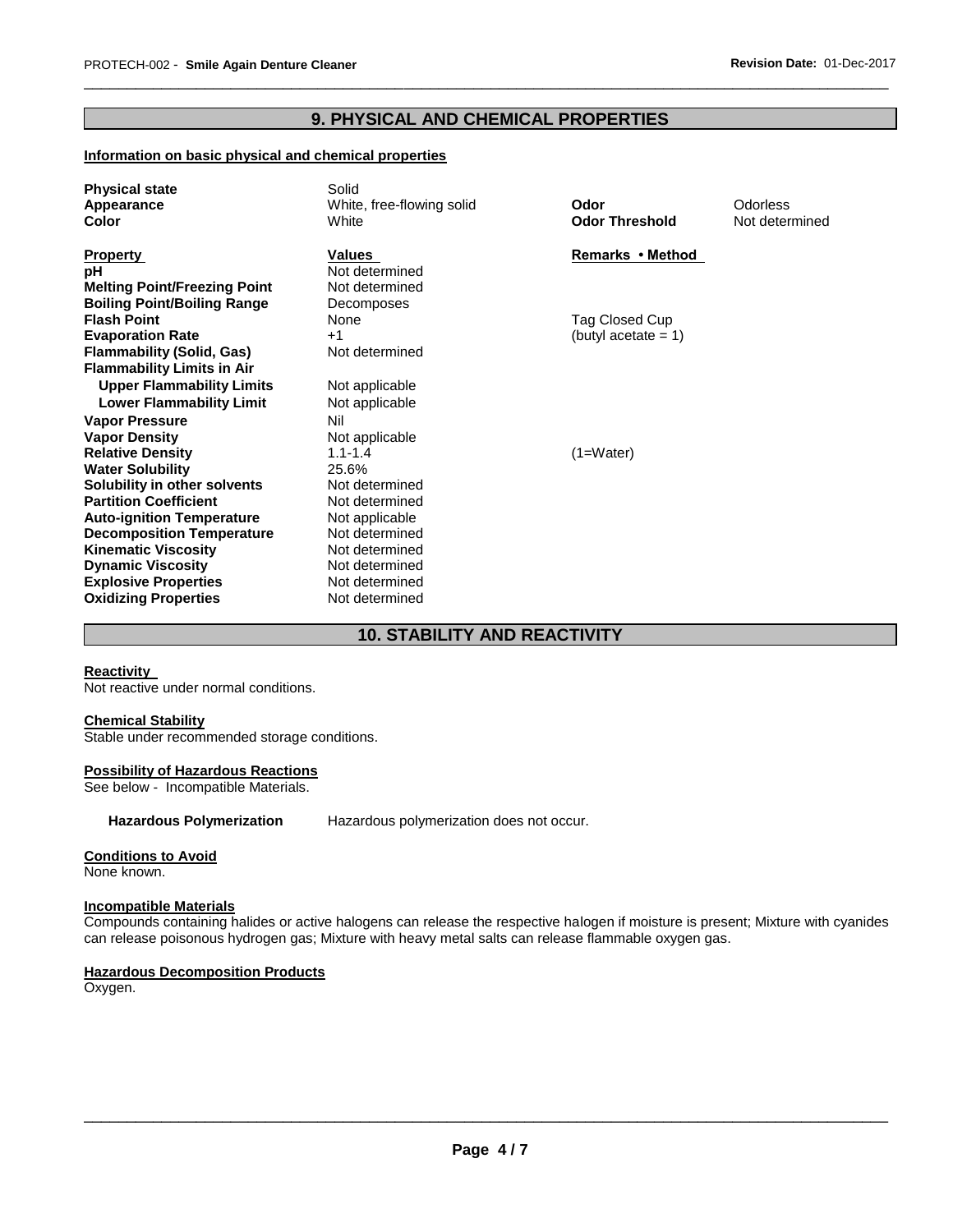#### \_\_\_\_\_\_\_\_\_\_\_\_\_\_\_\_\_\_\_\_\_\_\_\_\_\_\_\_\_\_\_\_\_\_\_\_\_\_\_\_\_\_\_\_\_\_\_\_\_\_\_\_\_\_\_\_\_\_\_\_\_\_\_\_\_\_\_\_\_\_\_\_\_\_\_\_\_\_\_\_\_\_\_\_\_\_\_\_\_\_\_\_\_ **11. TOXICOLOGICAL INFORMATION**

#### **Information on likely routes of exposure**

| <b>Product Information</b> |                           |
|----------------------------|---------------------------|
| <b>Eve Contact</b>         | Causes severe eye damage. |
| <b>Skin Contact</b>        | Causes severe skin burns. |
| Inhalation                 | Avoid inhalation of dust. |
| Ingestion                  | Harmful if swallowed.     |

#### **Component Information**

| <b>Chemical Name</b> | Oral LD50          | Dermal LD50            | <b>Inhalation LC50</b> |
|----------------------|--------------------|------------------------|------------------------|
| Trade Secret         | = 1204 mg/kg (Rat) | > 11000 mg/kg (Rabbit) | > 14 mg/L (Rat)1 h     |
| Trade Secret         | = 4070 mg/kg (Rat) |                        |                        |

#### **Information on physical, chemical and toxicological effects**

**Symptoms** Please see section 4 of this SDS for symptoms.

#### **Delayed and immediate effects as well as chronic effects from short and long-term exposure**

**Carcinogenicity** Based on the information provided, this product does not contain any carcinogens or potential carcinogens as listed by OSHA, IARC or NTP.

#### **Numerical measures of toxicity**

#### **The following values are calculated based on chapter 3.1 of the GHS document** .

| ATEmix (oral)   | 1,806.00 mg/kg |  |
|-----------------|----------------|--|
| ATEmix (dermal) | 3,077.00 mg/kg |  |

### **12. ECOLOGICAL INFORMATION**

#### **Ecotoxicity**

Harmful to aquatic life with long lasting effects.

| <b>Chemical Name</b> | Algae/aquatic plants | Fish                                                                                                               | Crustacea                            |
|----------------------|----------------------|--------------------------------------------------------------------------------------------------------------------|--------------------------------------|
| Trade Secret         |                      | 32: 96 h Brachydanio rerio mg/L<br>LC50 semi-static                                                                | 5.3: 24 h Daphnia magna mg/L<br>EC50 |
| Trade Secret         |                      | 100: 96 h Pimephales promelas<br>mg/L LC50 static 420 - 558: 96 h<br>Pimephales promelas mg/L LC50<br>flow-through | 650: 48 h Daphnia magna mg/L<br>EC50 |

#### **Persistence/Degradability**

Not determined.

#### **Bioaccumulation**

Not determined.

#### **Mobility**

| - -               | <b>Coefficient</b> |
|-------------------|--------------------|
| Chemical Name     | <b>Partition</b>   |
| Trade<br>: Secret | ں ہے۔              |

#### **Other Adverse Effects**

Not determined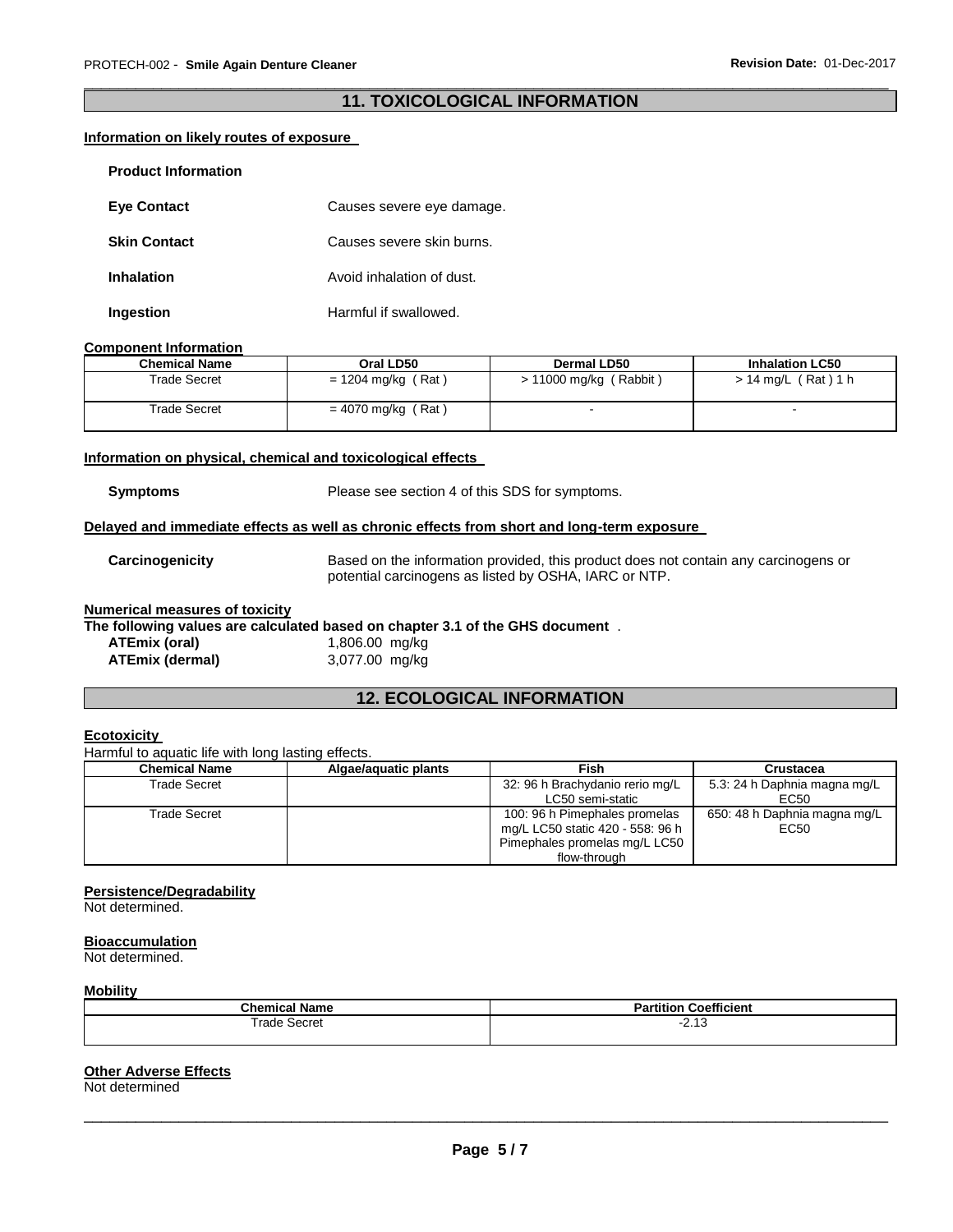### **13. DISPOSAL CONSIDERATIONS**

\_\_\_\_\_\_\_\_\_\_\_\_\_\_\_\_\_\_\_\_\_\_\_\_\_\_\_\_\_\_\_\_\_\_\_\_\_\_\_\_\_\_\_\_\_\_\_\_\_\_\_\_\_\_\_\_\_\_\_\_\_\_\_\_\_\_\_\_\_\_\_\_\_\_\_\_\_\_\_\_\_\_\_\_\_\_\_\_\_\_\_\_\_

#### **Waste Treatment Methods**

| <b>Disposal of Wastes</b>     | Disposal should be in accordance with applicable regional, national and local laws and<br>regulations.                         |
|-------------------------------|--------------------------------------------------------------------------------------------------------------------------------|
| <b>Contaminated Packaging</b> | Disposal should be in accordance with applicable regional, national and local laws and<br>regulations.                         |
|                               | <b>14. TRANSPORT INFORMATION</b>                                                                                               |
| <b>Note</b>                   | Please see current shipping paper for most up to date shipping information, including<br>exemptions and special circumstances. |
| <b>DOT</b>                    | Not regulated                                                                                                                  |
| <b>IATA</b>                   | Not regulated                                                                                                                  |
| <b>IMDG</b>                   | Not regulated                                                                                                                  |

### **15. REGULATORY INFORMATION**

#### **International Inventories**

| <b>Chemical Name</b> | TSCA | <b>DSL/NDSL EINECS/E</b> | LINCS. | <b>ENCS</b> | <b>IECSC</b> | <b>KECL</b> | <b>PICCS</b> | AICS |
|----------------------|------|--------------------------|--------|-------------|--------------|-------------|--------------|------|
| Trade Secret         |      |                          |        |             |              | Present     |              |      |
| Trade Secret         |      |                          |        | Present     |              | Present     |              |      |

**Legend:** 

*TSCA - United States Toxic Substances Control Act Section 8(b) Inventory* 

*DSL/NDSL - Canadian Domestic Substances List/Non-Domestic Substances List* 

*EINECS/ELINCS - European Inventory of Existing Chemical Substances/European List of Notified Chemical Substances* 

*ENCS - Japan Existing and New Chemical Substances* 

*IECSC - China Inventory of Existing Chemical Substances* 

*KECL - Korean Existing and Evaluated Chemical Substances* 

*PICCS - Philippines Inventory of Chemicals and Chemical Substances* 

*AICS - Australian Inventory of Chemical Substances* 

#### **US Federal Regulations**

#### **SARA 313**

Not determined

#### **US State Regulations**

**U.S. State Right-to-Know Regulations** None